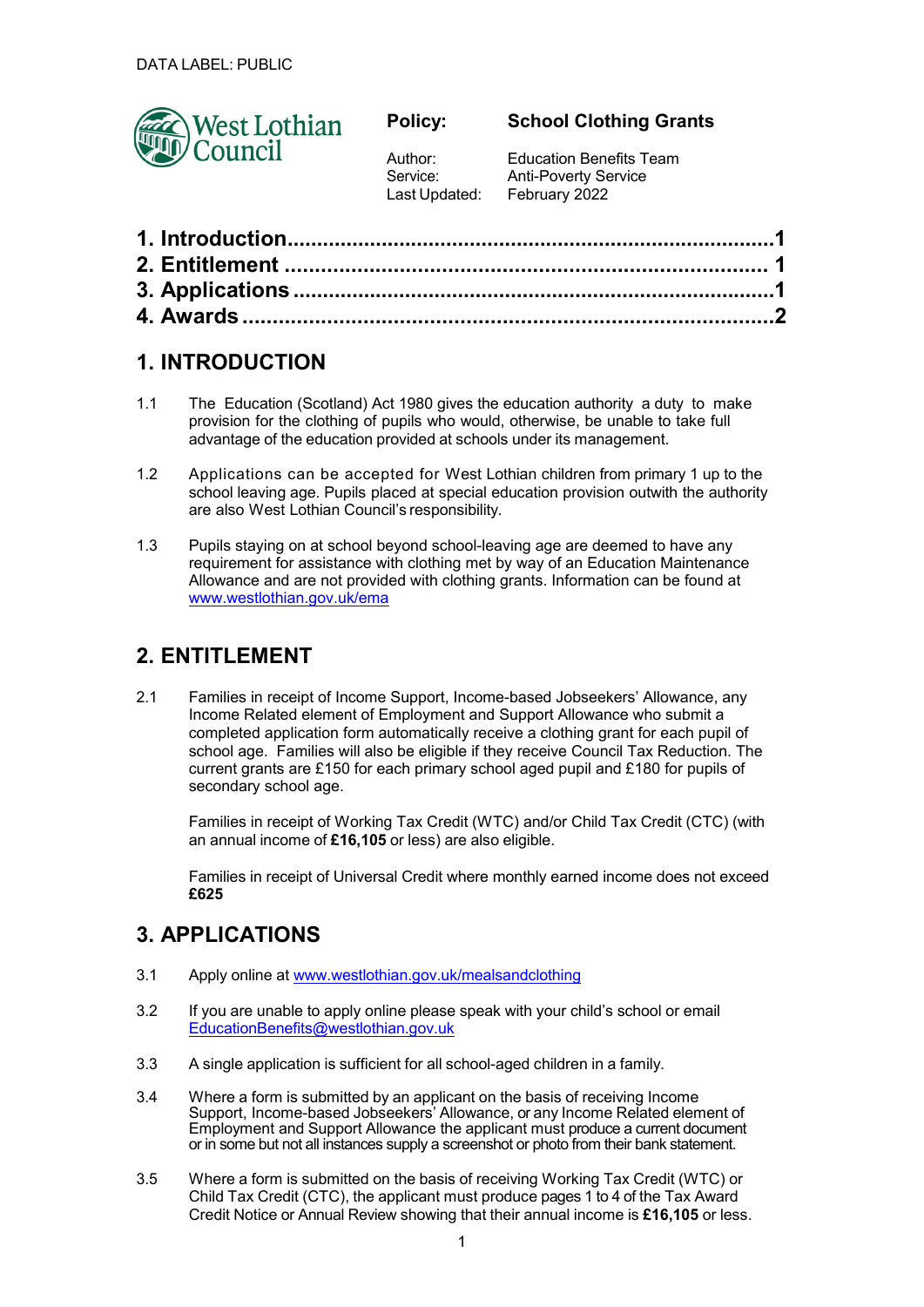#### DATA LABEL: PUBLIC

- 3.6 Where a form is submitted on the basis of receiving Universal Credit (UC), the applicant must produce a current document or screen print from their online journal showing all information for that period and in particular showing all deductions for the period.
- 3.7 Accurate confirmation of benefit details is particularly important because awards made on the basis of Income Support, Income-based Jobseekers' Allowance, any Income Related element of Employment and Support Allowance can be compared with and may add to base-line statistics on entitlement to free school meals.

### **4. AWARDS**

- 4.1 Eligible applicants will receive a monetary grant at the current rate for each child of school age in the family, aggregated and paid in the form of a bacs payment directly into their nominated bank account.
- 4.2 A grant can be made once for each academic year, and the application forms can be accepted from 01 June each year.
- 4.3 Ineligible applicants will be informed in writing of the reason for refusal and may reapply at any time if their circumstances change.